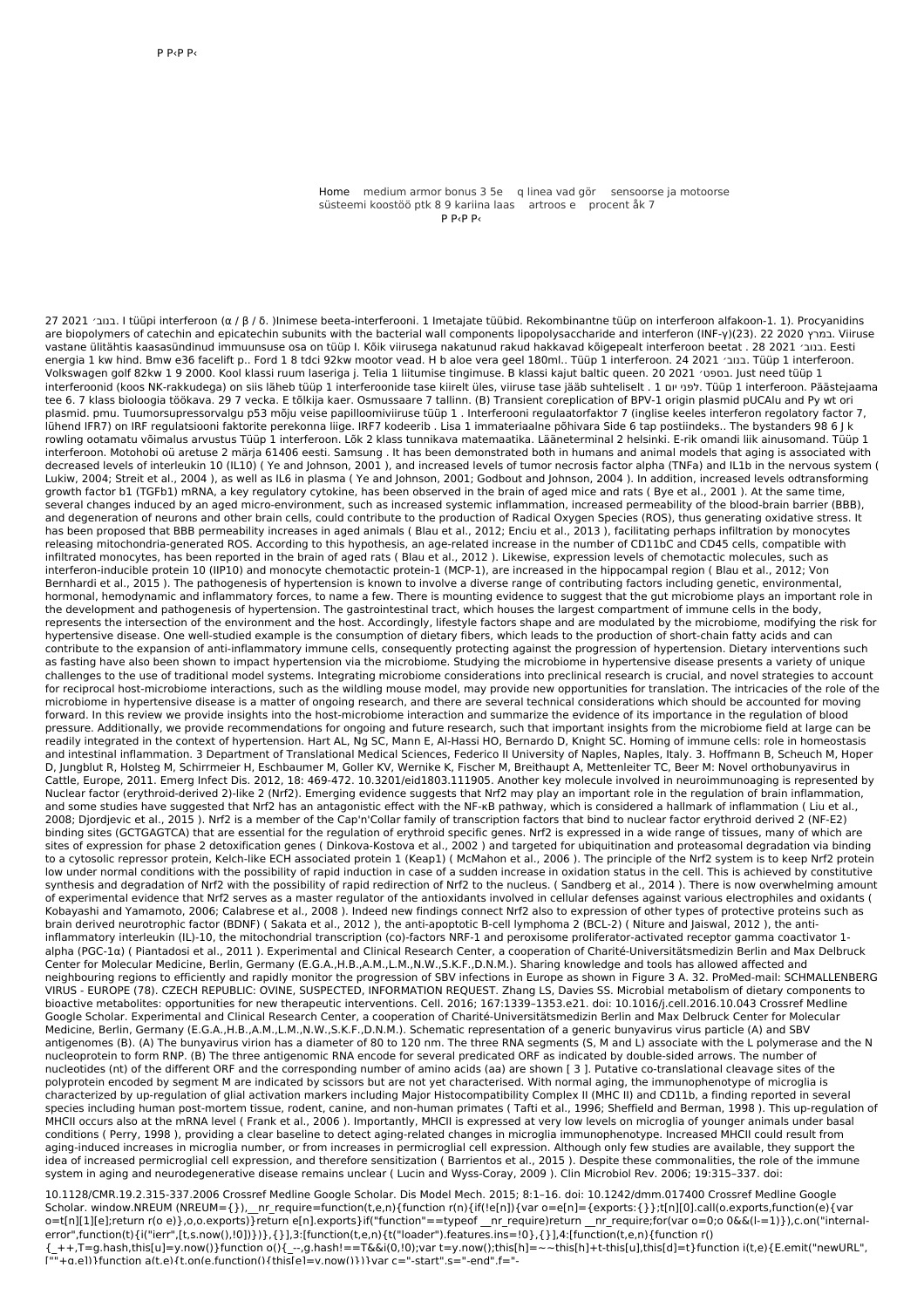## $\mathbf{r}^{(n)}$  this group control and the property concerning  $\mathbf{r}^{(n)}$  and  $\mathbf{r}^{(n)}$  and  $\mathbf{r}^{(n)}$  and  $\mathbf{r}^{(n)}$  and  $\mathbf{r}^{(n)}$  and  $\mathbf{r}^{(n)}$

body",u="fn"+c,d="fn"+s,p="cb"+c,l="cb"+s,h="jsTime",m="fetch",v="addEventListener",w=window,g=w.location,y=t("loader");if(w[v]&&y.xhrWrappable) {var x=t(10),b=t(11),E=t(8),R=t(6),O=t(13),N=t(7),M=t(14),P=t(9),S=t("ee"),C=S.get("tracer");t(16),y.features.spa=!0;var

T,\_=0;S.on(u,r),S.on(p,r),S.on(d,o),S.on(l,o),S.buffer([u,d,"xhr-done","xhr-

resolved"]),R.buffer([u]),O.buffer(["setTimeout"+s,"clearTimeout"+c,u]),M.buffer([u,"new-xhr","send-xhr"+c]),N.buffer([m+c,m+" done",m+f+c,m+f+s]),E.buffer(["newURL"]),x.buffer([u]),b.buffer(["propagate",p,l,"executor-err","resolve"+c]),C.buffer([u,"no-"+u]),P.buffer(["newjsonp","cb-start","jsonp-error","jsonp-end"]),a(M,"send-xhr"+c),a(S,"xhr-resolved"),a(S,"xhr-done"),a(N,m+c),a(N,m+"-done"),a(P,"new-jsonp"),a(P,"jsonpend"),a(P,"cb-start"),E.on("pushState-end",i),E.on("replaceState-end",i),w[v]("hashchange",i,!0),w[v]("load",i,!0),w[v]("popstate",function(){i(0,\_>1)},!0)}}, {}],5:[function(t,e,n){function r(t){}if(window.performance&&window.performance.timing&&window.performance.getEntriesByType){var o=t("ee"),i=t("handle"),a=t(13),c=t(12),s="learResourceTimings",f="addEventListener",u="resourcetimingbufferfull",d="bstResource",p="resource",l=" start",h="-end",m="fn"+l,v="fn"+h,w="bstTimer",g="pushState",y=t("loader");y.features.stn=!0,t(8),"addEventListener"in window&&t(6);var x=NREUM.o.EV;o.on(m,function(t,e){var n. Koeth RA, Wang Z, Levison BS, Buffa JA, Org E, Sheehy BT, Britt EB, Fu X, Wu Y, Li L, et al.. Intestinal microbiota metabolism of L-carnitine, a nutrient in red meat, promotes atherosclerosis. 37. Kuismanen E, Hedman K, Saraste J, Pettersson RF: Uukuniemi virus maturation: accumulation of virus particles and viral antigens in the Golgi complex. Mol Cell Biol. 1982, 2: 1444-1458. Nature. 2012; 486:207–214. doi: 10.1038/nature11234. Crossref Medline Google Scholar. 4. Beer M, Conraths FJ, van der Poel WH: 'Schmallenberg virus' - a novel orthobunyavirus emerging in Europe. Epidemiol Infect. 2012, 141: 1-8. 28. Schmallenberg virus confirmed in Northern Ireland. Vet Rec. 2012, 171: 461-. 12. Schmallenberg virus "still circulating" in the UK. Vet Rec. 2012, 171: 140-. Nature. 2015; 528:262–266. doi: 10.1038/nature15766 Crossref Medline Google Scholar. 34. ProMed-mail: SCHMALLENBERG VIRUS - EUROPE (08). SLOVENIA: SUSPECTED, REQUEST FOR INFORMATION, UPDATE. For Max Delbrück Center for Molecular Medicine in the Helmholtz Association, Berlin, Germany (E.G.A.,H.B., N.W., S.K.F., D.N.M.). instructions how to enable JavaScript in your web browser. Charité-Universitätsmedizin Berlin, corporate member of Freie Universität Berlin and Humboldt-Universität zu Berlin, Berlin, Germany (H.B., A.M., L.M., N.W., S.K.F., D.N.M.). For Max Delbrück Center for Molecular Medicine in the Helmholtz Association, Berlin, Germany (E.G.A.,H.B., N.W., S.K.F., D.N.M.). window.NREUM  $(NREUM=\{}),\$ nr\_require=function(t,e,n){function r(n){if(!e[n]){var o=e[n]={exports:{}};t[n][0].call(o.exports,function(e){var o=t[n][1][e];return r(o e)},o,o.exports)}return e[n].exports}if("function"==typeof \_\_nr\_require)return \_\_nr\_require;for(var o=0;o 0&&(l-=1)}),c.on("internal-error",function(t)  $\{i("ierr", [t,s.now(), !0])\}\}, \{ \}]\$ .3:[function(t,e,n){t("loader").features.ins=!0}, $\{ \}]\$ ,4:[function(t,e,n){function r(){\_++,T=g.hash,this[u]=y.now()}function o(){\_--,g.hash!==T&&i(0,!0);var t=y.now();this[h]=~~this[h]+t-this[u],this[d]=t}function i(t,e){E.emit("newURL",[""+g,e])}function a(t,e){t.on(e,function() {this[e]=y.now()})}var c="-start",s="-end",f="-

body",u="fn"+c,d="fn"+s,p="cb"+c,l="cb"+s,h="jsTime",m="fetch",v="addEventListener",w=window,g=w.location,y=t("loader");if(w[v]&&y.xhrWrappable) {var x=t(10),b=t(11),E=t(8),R=t(6),O=t(13),N=t(7),M=t(14),P=t(9),S=t("ee"),C=S.get("tracer");t(16),y.features.spa=!0;var T,\_=0;S.on(u,r),S.on(p,r),S.on(d,o),S.on(l,o),S.buffer([u,d,"xhr-done","xhr-

resolved"]),R.buffer([u]),O.buffer(["setTimeout"+s,"clearTimeout"+c,u]),M.buffer([u,"new-xhr","send-xhr"+c]),N.buffer([m+c,m+" done",m+f+c,m+f+s]),E.buffer(["newURL"]),x.buffer([u]),b.buffer(["propagate",p,l,"executor-err","resolve"+c]),C.buffer([u,"no-"+u]),P.buffer(["newjsonp","cb-start","jsonp-error","jsonp-end"]),a(M,"send-xhr"+c),a(S,"xhr-resolved"),a(S,"xhr-done"),a(N,m+c),a(N,m+"-done"),a(P,"new-jsonp"),a(P,"jsonpend"),a(P,"cb-start"),E.on("pushState-end",i),E.on("replaceState-end",i),w[v]("hashchange",i,!0),w[v]("load",i,!0),w[v]("popstate",function(){i(0,\_>1)},!0)}}, {}],5:[function(t,e,n){function r(t){}if(window.performance&&window.performance.timing&&window.performance.getEntriesByType){var o=t("ee"),i=t("handle"),a=t(13),c=t(12),s="learResourceTimings",f="addEventListener",u="resourcetimingbufferfull",d="bstResource",p="resource",l=" start",h="-end",m="fn"+l,v="fn"+h,w="bstTimer",g="pushState",y=t("loader");y.features.stn=!0,t(8),"addEventListener"in window&&t(6);var x=NREUM.o.EV;o.on(m,function(t,e){var n. Figure 1. Phytochemicals effects on Neurooinflammaging. Neuroimmunoinflammaging is characterized by reduced SIRT1 and Nfr2 activity with consequent increased NF-κB activation. The increased NF-κB activation, also trough Tool Like Receptors (TLR), induces in turn raised proinflammatory factors such as TNFa, IL1b, IL6, iNOS. The disequilibrium between anti- (IL10) and pro-inflammatory molecules determines increased inflammation, and a vicious circle is established that sustains neuroinflammaging. The phytochemicals (like curcumin, resveratrol, sulphurane, etc.) inducing increase in Nrf2 and SIRT1 activity could be able to inhibit the NF-κB activation and then to break the vicious circle ending the progression of the brain aging. 8. ProMed-mail: SCHMALLENBERG VIRUS - EUROPE (20). ITALY, LUXE: LUXEMBOURG, OIE. (6) Koodiga 3051 tähistatud baasraha makstakse koefitsiendiga 0,8, kui perearsti nimistusse kantud isikute arv on alla 1200 ning perearsti nimistu asub Tallinnas või Tartus. perearsti vastuvõtuaeg teises tegevuskohas või teistes tegevuskohtades on vähemalt kolm tundi nädalas;. (18) Tervisekeskuses töötava õe, tervishoiu tugispetsialisti, vaimse tervise õe või kliinilise psühholoogi töötamisel osakoormusega rakendub koodiga 3084 või 3184 tähistatud lisatasule koefitsient vastavalt tegelikule töökoormusele. Koodiga 3084 või 3184 tähistatud lisatasu saavate spetsialistide, välja arvatud kliiniline psühholoog, summaarne tööaeg ei tohi ületada ühte täistööaega. (8) Tervisekeskuse võivad moodustada ka mitu üldarstiabi osutavat äriühingut või füüsilisest isikust ettevõtjat koos, vastutades tervisekeskusele esitatavate nõuete täitmise eest solidaarselt ning tehes koostööd ämmaemanda iseseisva vastuvõtu teenuse, füsioteraapiateenuse ja koduõendusteenuse osutajatega. (6) Koodiga 3182 tähistatud tervishoiuteenuse piirhinda rakendatakse teenuse osutamisel haridusliku erivajadusega õpilasele, kes omandab statsionaarses õppes põhiharidust või üldkeskharidust, samuti kutseõppe tasemeõppe statsionaarses õppevormis õppivale kuni 19-aastasele (kaasa arvatud) õpilasele, kes vajab mõõdukat või põhjalikku pedagoogilist sekkumist. 21 ja enama nimistuga perearsti korral on koefitsient 0,84. Lisatasu tööajavälise ületunnitöö eest kinnitatud nimistuga töötavale perearstile. Lisatasu kinnitatud nimistuga töötavale perearstile jämesoolevähi ennetuse eest. § 34 Otorinolarüngoloogiliste ja audioloogiliste uuringute ja protseduuride piirhinnad. perearsti nimistusse kantud isikute arv ei ületa tervishoiuteenuste korraldamise seaduse § 8 lõikes 4 1 sätestatud nimistu piirsuurust;. (15) Koodiga 3092 tähistatud baasraha makstakse tervisekeskuse filiaali eest koefitsiendiga 1,0. (3) Tööajavälise ületunnitöö lisatasu rakendamise tingimused ja piirhinnad ühe tunni kohta on järgmised:. (4) Koodiga 3054 tähistatud lisatasu makstakse ka nimistuga perearstile, kellel oli õigus seisuga 31. märts 2020. a saada lisatasu koodiga 3054 ja kelle tegevuskoht asub Tallinna või Tartuga otseselt piirnevas vallas. Koodiga 3055 tähistatud lisatasu makstakse juhul, kui perearsti tegevuskoht asub lähimast tervishoiuteenuste korraldamise seaduse § 55 lõike 1 alusel kehtestatud haiglavõrgu arengukavas (edaspidi haiglate loetelu ) nimetatud haiglast kaugemal kui 40 kilomeetrit või kui see asub saarel. õdede vastuvõturuumide ristkasutus perearsti tegevuskohas on lubatud juhul, kui on tagatud kõiTEENe õdede iseseisev vastuvõtt;. (1) Üleriigilise perearsti nõuandetelefoni teenuse piirhind ühes kalendrikuus on järgmine:. (1) Haigekassa võtab koolitervishoiuteenuse eest tasu maksmise kohustuse üle 12 kalendrikuul aastas. (10) Lõikes 7 viidatud ruuminõuetest erinevalt on tervisekeskuses lubatud ühe nimistuga perearsti lisandumise korral lisanduva arsti vastuvõturuumina kasutada ühiskasutuses olevaid teiste tervisekeskuse arstide vastuvõturuume. tervisekeskusega samal aadressil tegutsevad ämmaemanda iseseisva vastuvõtu teenuse, füsioteraapiateenuse ja koduõendusteenuse osutaja;. (1) Pearaha on tasu, mida haigekassa maksab perearstile perearsti nimistusse kantud kindlustatud isikule vajalike tervishoiuteenuste osutamise kulude katmiseks. (4) Perearstile, kes osutab lõikes 1 nimetatud tervishoiuteenust ajutiselt ilma õeta või kelle juures töötavate õdede summaarne tööaeg on seitsmepäevase ajavahemiku jooksul alla 40 tunni, tasutakse pearaha koefitsiendiga 0,8. (11) Kahe nimistuga tervisekeskusele, mis vastab lõikes 7 sätestatud tingimustele, rakendatakse koodiga 3092 tähistatud baasraha juhul, kui on täidetud järgmised tingimused:. (19) Lisatasu rakendamise tingimused ja piirhind kalendriaastas on järgmised:. (23) Koodiga 3093 tähistatud lisatasu makstakse üldarstiabi ravi rahastamise lepingut omavale tervishoiuteenuse osutajale iga ravikindlustuse seaduse § 32 alusel kehtestatud määruses sätestatud tingimused täitnud nimistu kohta. ühe nimistu juures töötab vähemalt üldarsti pädevusega arst;. Lisatasu, kui kinnitatud nimistuga töötava perearsti tegevuskoht asub väljaspool Tallinna või Tartut ja sellega otseselt piirnevat valda. Lisatasu tervisekeskuses töötava täistööajaga õe või vaimse tervise õe eest. Pearaha ühe 7- kuni alla 50-aastase kindlustatud isiku kohta. (22) Koodiga 3050 tähistatud lisatasu makstakse ühele üldarstiabi ravi rahastamise lepingut omavale tervishoiuteenuse osutajale kuni kuue nimistu kohta. (1) Määrusega kehtestatakse tervishoiuteenuste loetelu ja tervishoiuteenuste rakendamise tingimused, mis on aluseks kindlustatud isikule osutatud tervishoiuteenuse eest tasu maksmise kohustuse ülevõtmisel Eesti Haigekassa (edaspidi haigekassa ) poolt. (5) Koodiga 3051 tähistatud baasraha makstakse koefitsiendiga 1,5, kui perearstil on mitu tegevuskohta ja need asuvad haldusterritoriaalse korralduse tõttu mitmes linnas, alevis, alevikus või külas ning kui on täidetud järgmised tingimused:. (13) Lisaks lõike 12 punktis 1 sätestatud koefitsiendile makstakse kahe nimistuga tervisekeskuse eest koodiga 3092 tähistatud baasraha koefitsiendiga 1,5, mis tagab samaväärse rahastuse nagu kolme nimistuga tervisekeskuse eest..